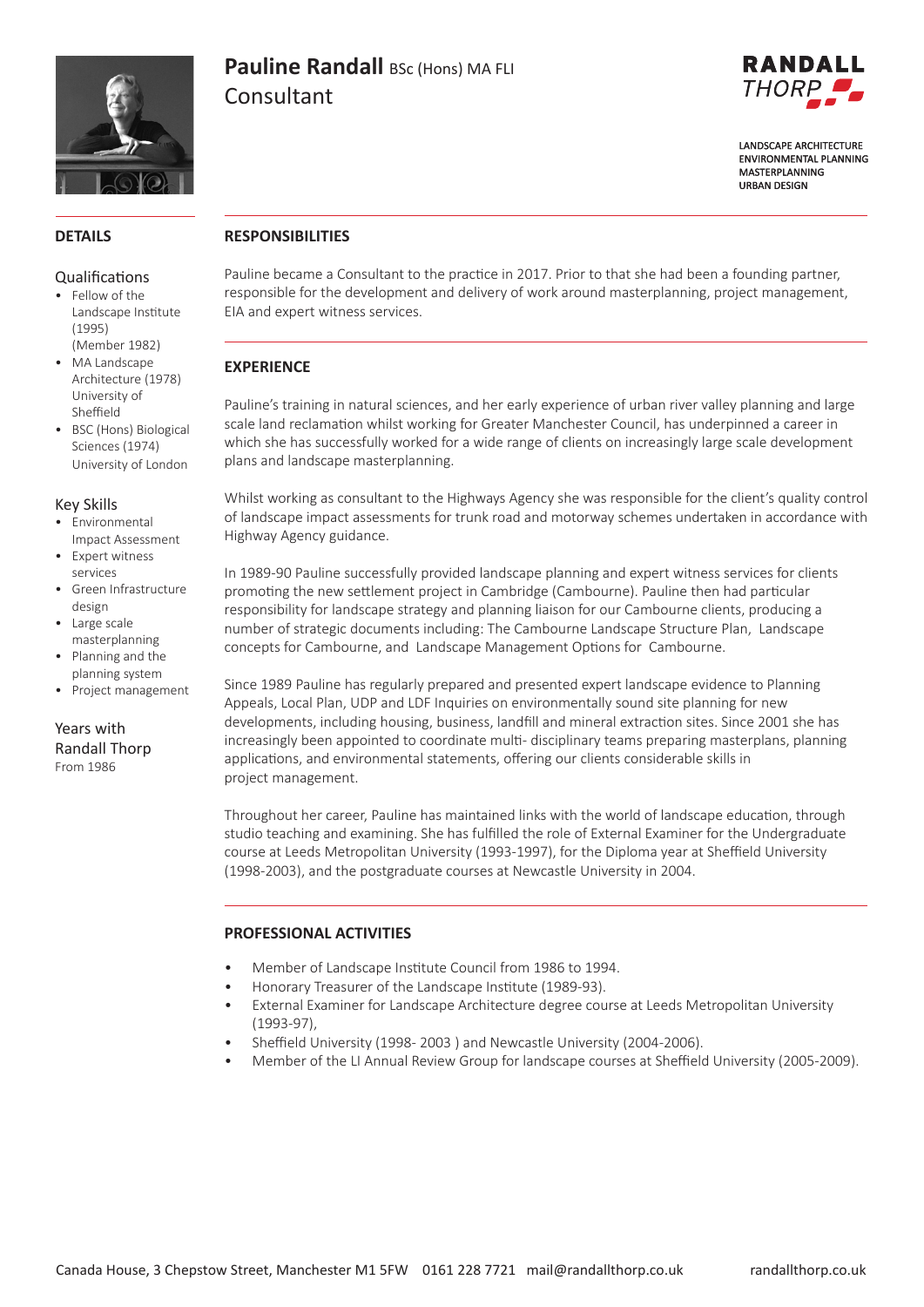## **Pauline Randall**

BSc (Hons) MA FLI



#### GRIMES DYKE LEEDS AND OTHER PROJECTS **KEY PROJECTS:**

#### *TAYLOR WIMPEY* 2010 -2011

Project partner and masterplan team coordinator for new housing schemes incorporating green infrastructure planning to meet client and planning aspirations. LVIA and expert witness services as required.

#### OCEAN GATEWAY

#### *PEEL HOLDINGS* 2008-2009

Landscape consultant to the planning team exploring the problems, opportunities, and connections of the Manchester Ship Canal corridor. Development of initial draft vision for connected Green Infrastructure throughout the corridor.

#### WORSLEY NEW HALL & SALFORD FOREST PARK

#### *PEEL HOLDINGS* 1998-2010

Lead masterplan consultant and ES coordinator for extensive recreational proposal with visitor facilities on a historic estate. Ongoing development of plans for the restoration of Worsley New Hall gardens in conjunction with enabling development.

#### MANOR FARM, BESSACARR

#### *PERSIMMON HOMES (YORKSHIRE) LTD* 2006-2009

Masterplan coordinator for team of developers and consultants preparing proposals for a medium density 900 unit housing scheme with extensive green infrastructure laid out as a country park and interconnected greenways on a site adjacent to Potteric Carr SSSI. Preparation of proof and landscape evidence for Public Inquiry.

#### WALTON LOCK, WARRINGTON

#### *PEEL HOLDINGS AND DAVID WILSON HOMES* 2004-2008

Project partner and team coordinator for proposals to develop high density housing on brownfield land in conjunction with the creation of a new linear park along the route of the Trans Pennine Trail through Warrington.

#### GERMANY BECK, YORK

#### *PERSIMMON HOMES (YORKSHIRE) LTD* 2002 -2007

Masterplan consultant and expert witness in connection with proposals for a medium density 900 unit housing scheme, incorporating proposals for a new nature park and SUDS area on the course of an existing canalised stream. Preparation of proof and landscape evidence for Public Inquiry. Landscape witness at Public Inquiry.

#### LIVERPOOL JOHN LENNON AIRPORT MASTERPLAN

#### *PEEL HOLDINGS* 2001-2007

Landscape consultant in multi-disciplinary team developing long term proposals for Liverpool John Lennon Airport, including the extension of the Speke Coastal Reserve along the Mersey River, and green infrastructure connections associated with new road proposals.

#### STRETFORD MARINA

#### *PEEL HOLDINGS* 1999- 2004

Project partner and design director for scheme to build medium density housing and a new marina on redundant privately owned playing fields adjacent to the Bridgewater Canal in Stretford.

#### BRIDGEWATER CANALWAY STUDY

#### *BRIDGEWATER CANAL TRUST* 2002

Lead consultant working with Bridgewater Canal operatives to develop a vision for the improvement of the Bridgewater Canal corridor. Project now being taken forward for implementation in phases by the Trust and their partners.